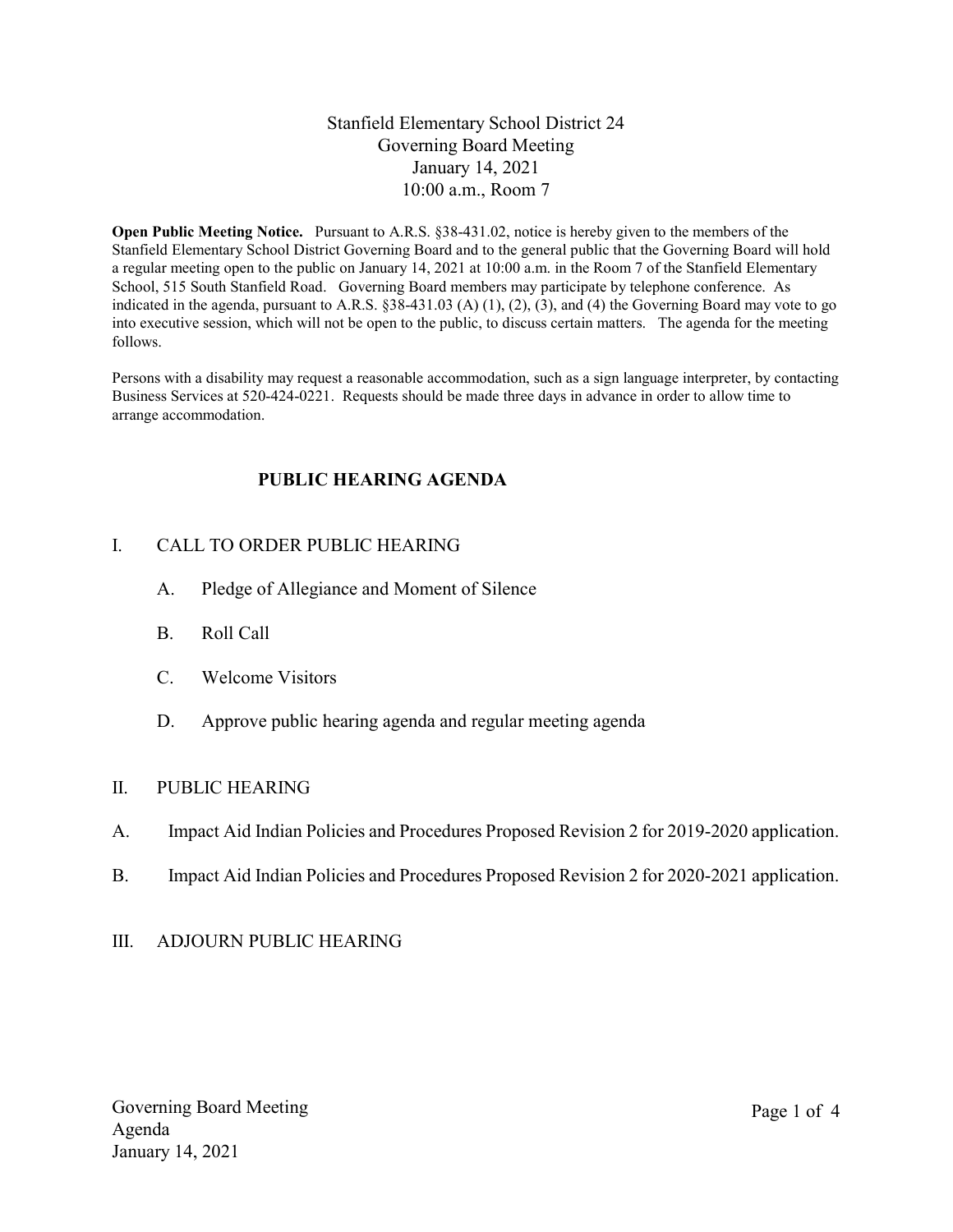## REGULAR MEETING AGENDA

## IV. CALL TO ORDER

- A. Pledge of Allegiance and Moment of Silence
- B. Roll Call
- C. Welcome Visitors
- D. Approve Regular Meeting Agenda
- E. 2021 Governing Board Organization (Page 1)
	- 1. Reaffirm President Yolanda Gonzales
	- 2. Approve meeting schedule, location, and meeting notice posting place
	- 3. Determine if will choose to appoint a hearing officer for student expulsion matters, and if so, to adopt a list of hearing officers or to direct the superintendent to provide the Board with a list of hearing officers to adopt at a future meeting
	- 4. Determine if the Governing Board will allow Governing Board Members to attend meetings via technological means (telephone conference call)
	- 5. Approve the appointment of the President of the Governing Board to sign documents on behalf of the Governing Board, and appoint the senior Board member, in terms of service, to sign in the absence of the President

#### V. CALL TO THE PUBLIC

There are no calls to the public due to COVID-19.

#### VI. APPROVAL OF MINUTES

Approve the December 8, 2020 regular governing board meeting minutes.

#### VII. REPORTS

- A. Superintendent's Report
	- 1. State Assessment Update
	- 2. AZ Auditor General's Financial Risk Analysis
	- 3. FY22 Certified and Classified contracts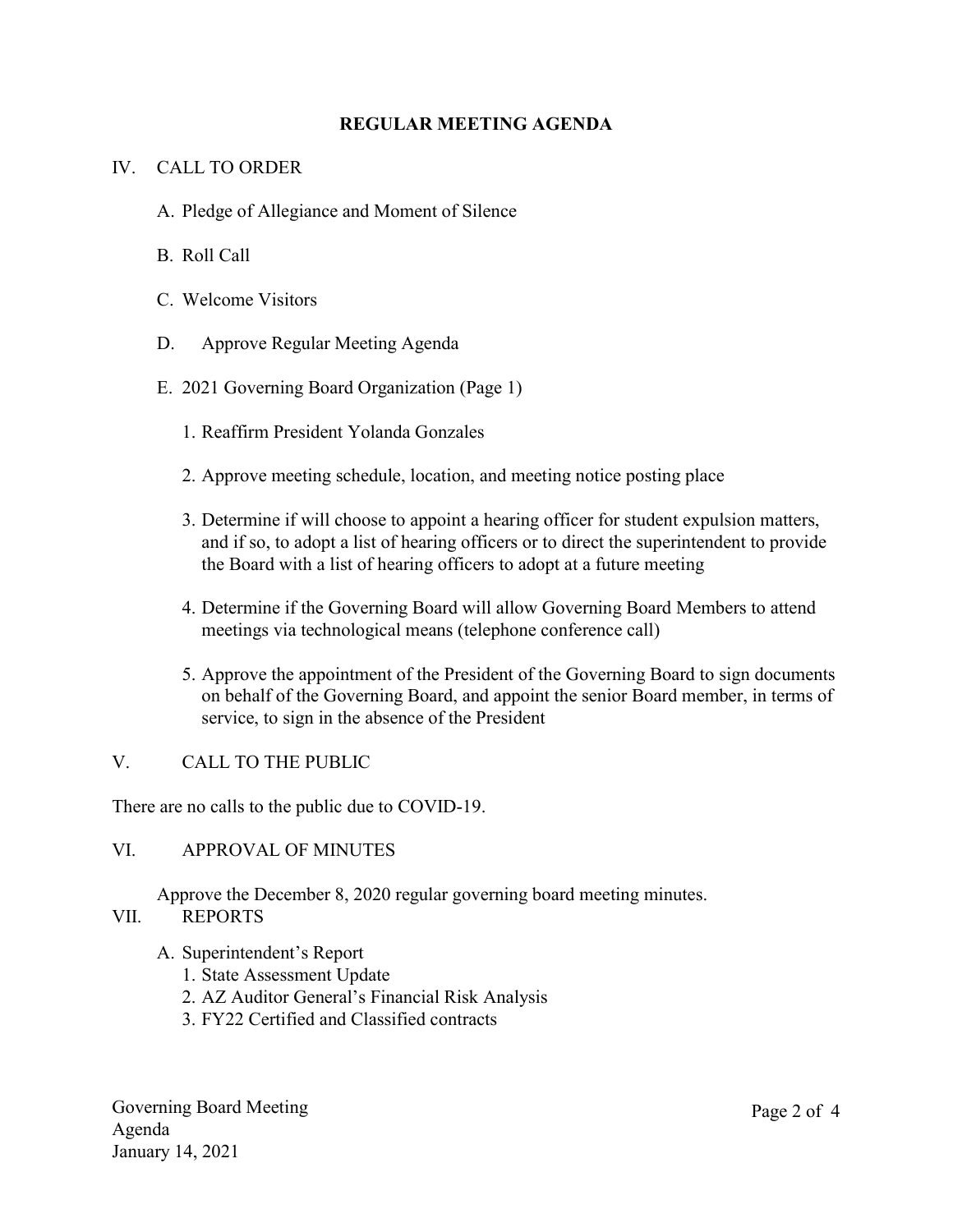- B. December Public Funds Expenditure Reports (Pages 2-6)
- C. December Student Activities Reports (Page 7)
- D. Principal's Report (Page 8)
- E. Operations Support Services Reports (Pages 9-10) 1. Operations 2. Technology

VIII. NEW BUSINESS ACTION ITEMS – PERSONNEL

All hiring is pending satisfactory completion of background investigation, records verification, and fingerprint report.

- A. Approve hire for 2020-21, notice of Substitute Teacher Appointment:
	- 1. Velia Velasquez
	- 2. Julia Curtis
- B. Approve extra duty pay for SESD drivers for annual training for the 2021-2022 school year at the daily rate of pay already approved per driver.

#### IX. NEW BUSINESS ACTION ITEMS – BUSINESS

#### A. Ratify approval of payroll vouchers

- 1. PV13 \$125,964.78
- 2. PV14 \$126,551.56
- 3. PV15 \$118,964.78
- B. Ratify approval of expense vouchers
	- 1. EV2122 \$20,638.37
	- 2. EV2123 \$25,346.54
	- 3. EV2124 \$21,503.83

C. Approve the Annual Financial Report 2019-2020 Revision 1 uploaded to ADE on December 18, 2020.

D. Approve the Impact Aid Indian Policies and Procedures Proposed Revision 2 for 2019-2020 application.

E. Approve the Impact Aid Indian Policies and Procedures Proposed Revision 2 for 2020-2021 application.

Governing Board Meeting Agenda January 14, 2021